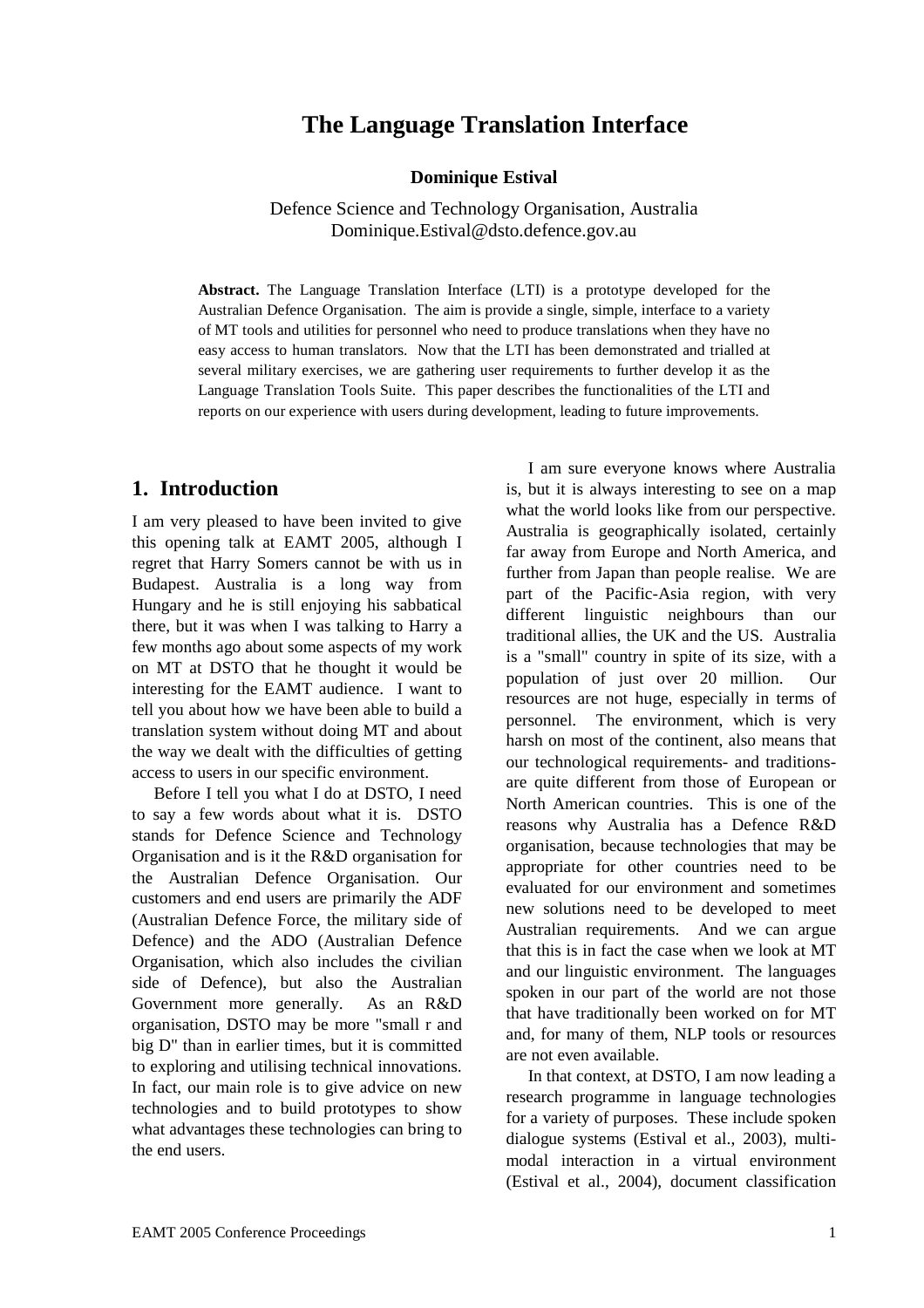(Carr & Estival, 2003), semantic clustering and language translation tools, which is the one I will discuss today. That particular project started very small and was not considered particularly important in the beginning. It is still quite a small project in terms of its size, but I think it is interesting to see what we have been able to accomplish in that area, because that can be seen as an indication of the need for MT and of the value MT can bring to organisations which may not have been aware of their needs for it. This is where I hope my talk today will be of most interest to you, because I will talk about our experience in bringing some awareness of MT and of the need for MT to an organisation with no previous history of using language processing tools. I will describe the prototype tool we developed and how we went about to show it to potential users who do not have much time to play with software.

# **2. Project scope**

Initially this project was only a small part of a larger project on Speech and Language Technologies<sup>1</sup> which was very much focussed on the speech aspects and which aimed at delivering speech interfaces in Headquarters environments. During demonstrations of the speech interface, people would ask the usual question: Can you do that in other languages? So, when I arrived at DSTO in March 2002, I was given the responsibility for looking at how that might be done and for assessing whether there was any potential for MT tools in the ADO. I was very lucky that at the same time, one of the students that we take every year for year-long projects, Jennifer Biggs, started at the same time and that she was very interested in that topic. At the time, Jenny had no background in machine translation, language processing, linguistics or computational linguistics and there was no one else working with us on this project. So I am fairly proud of the fact that, three years later, Jenny is still with me on a full-time contract, the LTI has been successfully demonstrated and it is being adopted by some sections of the ADO. In fact, Jenny is the person who actually built the LTI

and, without her, the project would not have got off the ground. So what I want to talk about is what we did and how we did it.

Having worked in MT before-- in industry at Weidner in the US in the late 80s and in research at ISSCO in Geneva in the 90s--, my first assessment was that there was no point in us trying to build an MT system. We would have failed and not produced anything worthwhile. MT evaluation was another option, where the aim would have been to provide advice on what MT systems to purchase. That was not a very satisfactory proposition either: there was not enough funding to purchase systems to evaluate and more importantly, not enough trained personnel to perform the evaluation. I can look at French of course, Jenny knows Japanese and the task manager (Dr Ahmad Hashemi-Sakhtsari) could deal with Farsi, but again, it would have been very time-consuming and the results would probably not have even been worth reporting. So we settled for a survey of the tools available and for designing a way to make some of those tools accessible to our potential users. This resulted in the LTI (Language Translation Interface) and the LTDB (Language Translation DataBase).

The LTDB was a useful exercise for finding out what was available and we now use the information we collected to choose appropriate systems from within the LTI.



**Figure 1. LTDB: Matrix of systems for language pairs** 

In the rest of this talk, I want to tell you about the technical design of the LTI and describe the functionalities of the two prototypes we developed; then I will talk about our experience in scoping out user requirements and setting up

 $\overline{a}$ 

<sup>&</sup>lt;sup>1</sup> This project was initiated and led by Dr Ahmad Hashemi-Sakhtsari.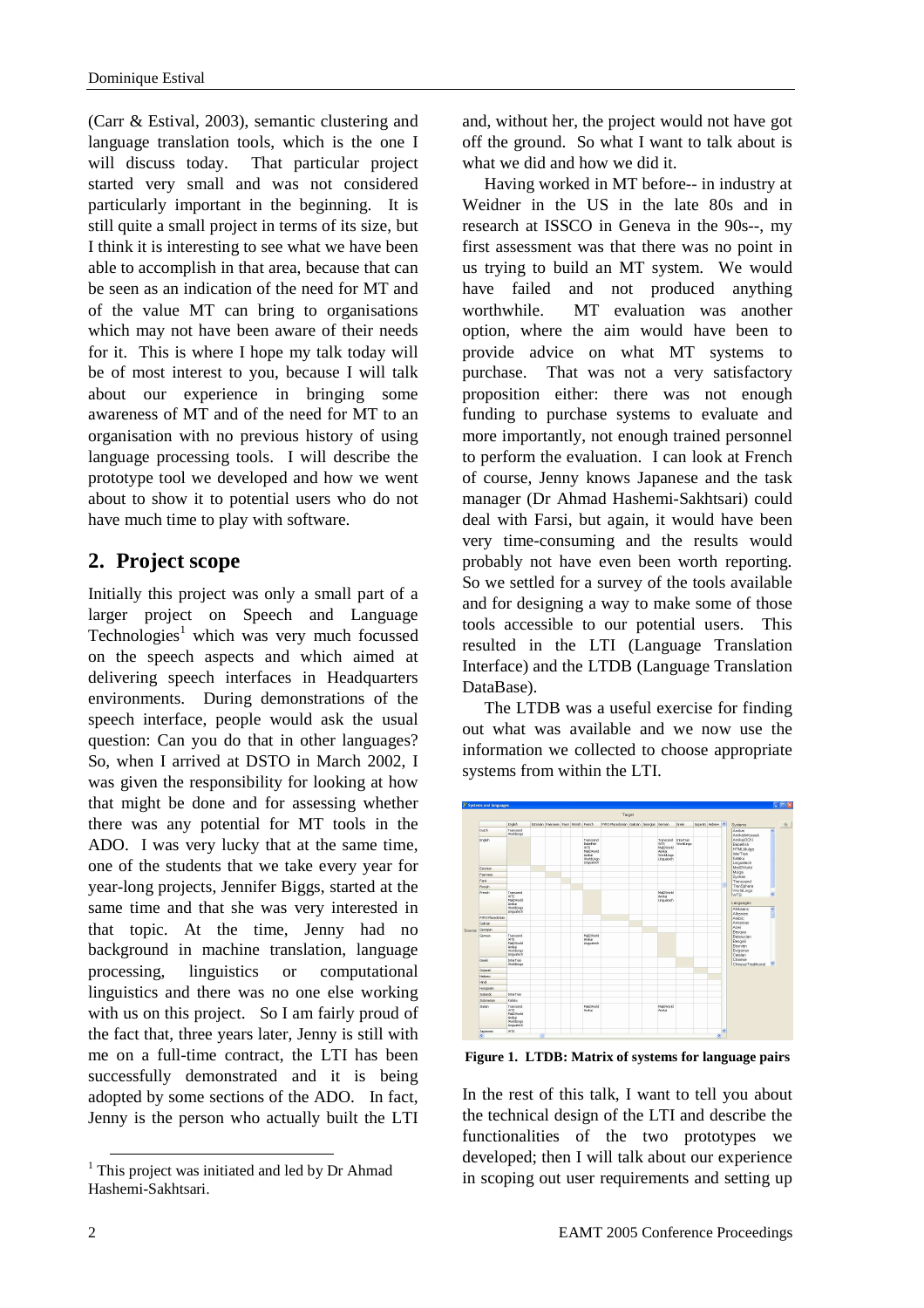with the continuation of this project, which we are now calling the Language Translation Tool Suite (LTTS). But, first, I want to discuss why it would be worthwhile for the ADO to have translation tools in the first place.

# **3. Why would the ADO want Language Translation Tools?**

The first point to make is that there is a growing recognition of the need for translation services in the ADO. This is a global issue which has only recently started to affect Australia but the ADO, like other Australian government agencies, is facing an increased demand for dealing with documents and information in languages other than English. This is especially true because the shift of focus for the ADO from "Defence of Australia" to "National Security" implies an increased awareness of the international environment around Australia. Other sources of demands for dealing with documents or communications in foreign languages include: intelligence gathering, coalition operations and foreign operations.

## *Intelligence gathering*

I will not discuss intelligence gathering in great detail here, I imagine everyone in 2005 is aware of the intelligence failures which have been shown to precede the tragedy of 9/11 in the US and the ensuing discussions about the urgent need for better and more timely intelligence. The requests for more translators and for tools to help them have been widely publicised and Australia is in the same situation as all other countries in this respect. Of course, the Bali bombing in September 2002 and the bombing of the Australian embassy in Jakarta in October 2004 mean that there are also specific threats and concerns for Australia, with particular linguistic implications for us.

## *Coalition operations*

Traditionally, our main allies are other Englishspeaking countries, such as the UK, the US, Canada and New-Zealand and, apart from the regular jokes about mutual unintelligibility of the various English dialects, there is not much need for translation between those countries.

However, Australia also has strong ties with other nations in the Pacific region, and these countries do not all have English as their first language. It is also the case that military exercises have become increasingly multinational and that Australia is often involved in operations with a number of coalition partners whose first language is not English. Recent international exercises have included such countries as Japan, South Korea, Thailand or France, to name only a few.

The need for translation is not greatly felt in those exercises, because communications are assumed to be conducted in English. However, now that the technology allows e-mail communication not only in other languages but also, crucially, in other scripts, it is no longer the case that all communications during an operation will necessarily all be conducted in English, and it can be argued that Australians who are monolingual speakers of English will find themselves at a disadvantage when their coalition partners can choose to communicate in several other languages.

#### *Foreign operations*

Although Australia has participated in both Gulf Wars, over the past couple of decades, the ADF has been more involved in peace-keeping, humanitarian and relief operations in the Asia-Pacific region than in combat operations. For instance in the past few years, there have been operations in the Solomon Islands, in East Timor and in Aceh (Indonesia) after the tsunami. In this type of operations, there is a need not only to communicate with the population, but also to disseminate information, for instance by distributing leaflets or making radio broadcasts. From a technological point of view, the problem is that many, if not most, languages of the region are not covered by developments efforts for NLP and there are few, if any, computational linguistic resources for those languages. From the point of view of MT, it is not even possible to resort to building Translations Memories because there may not be enough texts available to build Translation Memories.

During foreign operations, there may also be situations on the ground where defence personnel might come into possession of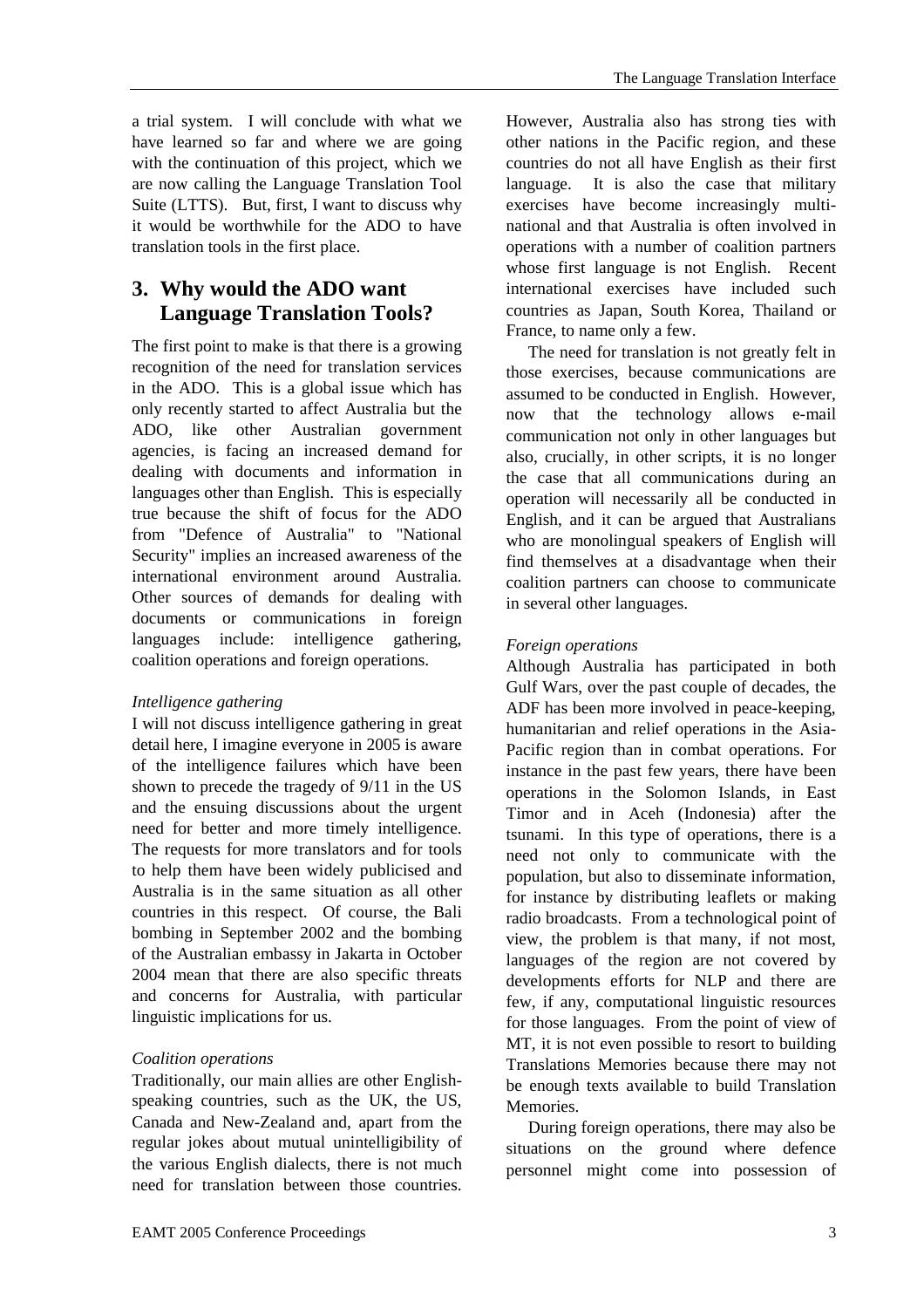documents or media (CDs, diskettes, computer hard-drives, etc.) which may contain crucial information. For example, when entering a building and seizing computers or filing cabinets. One issue here is the identification of the language or languages prior to translation, but there is also the issue of speed of access to translation services, whether it be sending the document to a human translator in the field or back at home, or access to tools that could be used in the field or over a network.

So it is clear that there are great translation needs for an organisation like the ADO, and these needs have become apparent even to the more old-fashioned officers from a generation that used to consider English was all they needed. The question is: Can these needs be met by human translators?

First, we can make a comparison with the US. The US Department of Defence has a long tradition of training linguists and language specialists at the Monterey Defence Language Institute and, after 9/11, the FBI set up the National Virtual Translation Center to serve as a "clearinghouse for human translators" to "provide translation of foreign intelligence". Nevertheless, the DoD also saw the need for developing the Phraselator (followed by the Speechlator), a PDA with limited speech translation capabilities which was first used in Afghanistan in 2002. The "Basic Language Translation Service" (BLTS) project, which is part of the larger "Horizontal Fusion" programme, now aims at developing automated language translation capabilities to meet the growing need for language translation in the battlefield (DoD, 2004). Looking at future research, on 18 March 2005, DARPA issued a Call for Proposals for a new research project, GALE (Global Autonomous Language Exploitation), whose goals are phrased as "eliminating the need for linguists and analysts" and "automatically … interpret[ing] huge volumes of speech and text in multiple languages" (GALE, 2005).

In Australia, the ADO has also long recognised the need for personnel with linguistic skills and has its own training of linguists and translators, at the ADF School of Languages. Personnel receive training for

spoken and written language skills in a number of languages that have been recognised to be of interest. However, these skills are mainly geared towards field operations and the training does not necessarily equip the linguists with specific translation skills.

As we all know, with the advent of e-mail and the internet, the number of documents which are of potential interest for intelligence gathering has increased exponentially in the past decade. At the same time, the global growth of the internet and the development of electronic media for a large number of languages have eroded the dominance of English: although English is still the language of the majority of web pages, it is no longer the first language of the majority of web users. Many web sites and electronic communication channels (email, chat rooms, etc) now use other languages. These constitute sources of information which have to be taken into account by analysts. At the same time, these new media also constitute alternative channels for the dissemination of information to local populations during humanitarian and relief operations.

The problem is that it is not possible for the ADF School of Languages to train new linguists and translators for all the languages that might be of interest in the future.<sup>2</sup> It takes one to two years to train a linguist to attain a level of fluency in a language such that they can function using the spoken language. Training a translator/interpreter who can produce good translations may take another two to three years, depending on the language. However, it is very difficult to predict which languages are going to be of interest in a three year timeframe and even more difficult to predict the extent of the potential demand for translation for those languages. It would be impractical to train linguists in all the languages that might become

<sup>&</sup>lt;sup>2</sup> In this respect, it is interesting to note the wide variety of languages spoken in Australia. This is not only due to the number of Aboriginal languages, which are of great interest linguistically but not so relevant for us at this time, but because of the large immigration from all over the world. As a result, there is in fact a sizeable pool of native speakers for many languages in Australia, but they would not all be available as translators for the ADO and their languages may not be those that are of interest.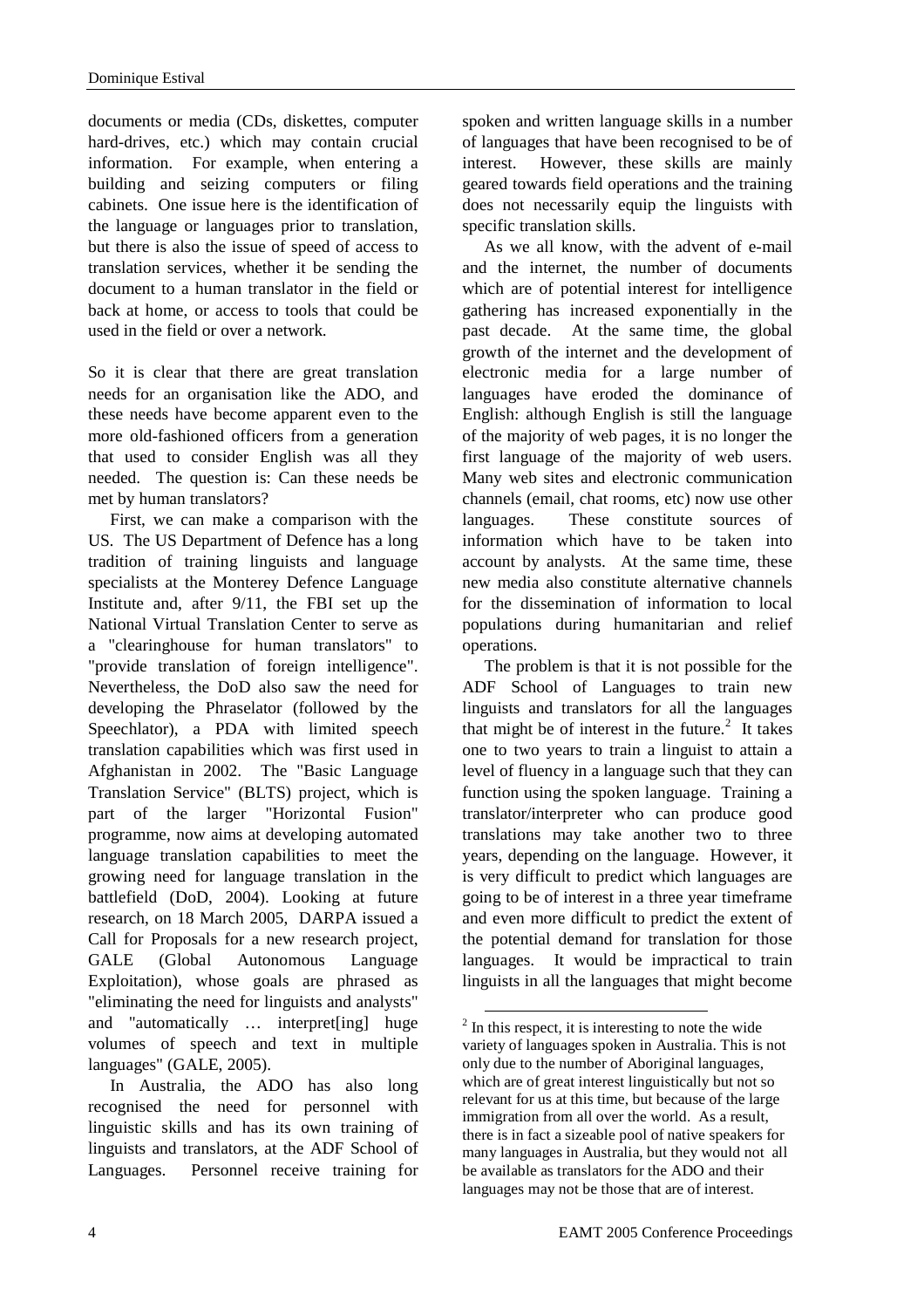of interest. Without expanding the size of the ADF, it is not possible to increase the number of recruits to be trained as linguists, because the existing personnel are already needed for other tasks and operations. However, the population of Australia is not of a size that can support a larger ADF at this time. In summary, given the size of the Australian population, there will never be enough personnel available to be trained and the range of languages of interest cannot be predicted in time to perform the training required to produce skilled translators in those languages.

So, given this situation, we have argued that automated translation tools can alleviate that problem by providing rough but usable translations which can either be used directly, for instance in the case of information gathering or of coalition operations, or which can be sent to a human translator for further editing if necessary, for instance in the case of foreign operations. Fortunately, this fits in quite well with recent ADO requirements for "increased efficiency through the use of automation in headquarters" and "the ability to work in multilingual environments". This has been expressed as "computer aided comprehension of languages other than English", and this is now part of the description of our project deliverables.

Since the start of this project, an overriding issue has been the constraint that neither the ADO nor the DSTO can realistically envisage to develop their own machine translation systems. Therefore we are limited to using existing systems, whether commercial off-the shelf (COTS) or freely available. Our focus is on developing easy access to existing translation engines and our main concern has been to make that access transparent to the users. The intention is to make available to ADO personnel existing tools which may increase the efficiency of current translation work and which would be appropriate in situations where there is a need for rapid translation and where no human translators are readily available.

# **4. The LTI**

We have now produced and demonstrated several versions of the LTI. Two of them, the

Translation Comparison Tool and the Web Translation Tool, deserve to be described separately because they illustrate quite different functionalities and because their interfaces look very different. We demonstrated them at several events within the last year and, after I describe the functionalities of the LTI, I will explain what those events were, who our audience was and what the outcomes were.

First, as I mentioned before, the LTI is not a translation system, but an interface to translation tools (Biggs and Estival, 2002; Estival and Biggs, 2003). The main idea was to provide a single, simple, interface to as many translation systems as possible. We did not want to assume that our users would be trained translators, that they would know any other language besides English, or that they would be computer experts. We expect our users to be military or defence personnel, who are computer literate in that they know how to use a computer for basic e-mail, word processing and data entry, but not necessarily more. We first defined our users to be personnel who find themselves in positions where they have to get a translation for some form of document (for instance, participating in a coalition exercise or in a foreign operation) and in situations where they may not have access to a human translator (for instance, if there are no translators in the ADO for that language, or when there is not enough time to send the documents to a human translators). We also wanted the same tool to be useful to translators (military "linguists") who could use it to get quick translation drafts and to build translation memories.

The first version of the LTI was the Translation Comparison Tool (TCT), shown in Figure 2.



**Figure 2. The LTI: Translation Comparison Tool**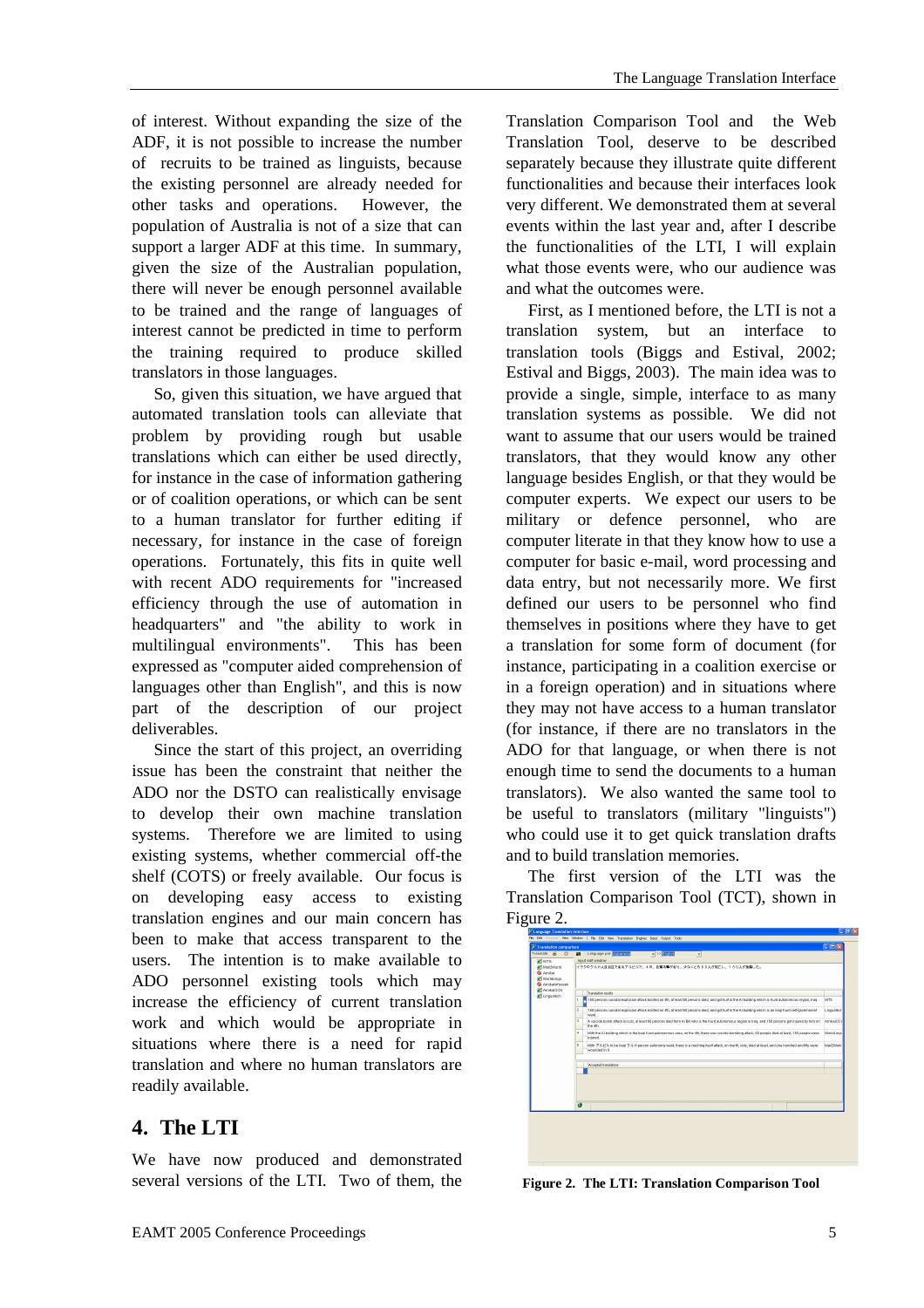With this interface, the aim is to provide a set of translation results from as many translation systems as are available for the required language pair. The idea here is that if the users can view results from a number of systems, even if they have no knowledge of the other language, they may be able to make some useful comparison and select the most likely translation output. This is fraught with potential problems, which I do not have to detail to you, $3$ but the main idea remains sound and it was met with great interest when we demonstrated it. The point here is not to dwell on the shortcomings of the individual systems, but to build upon the useable parts, if any, of the different outputs.

The emphasis for this tool was on the ease of use, at the three different stages of 1) input, 2) processing and 3) output. For ease of input, the user can choose to type text directly in the input window, or either load from a file or cut and paste from a file, or load a web page or an email message. Since most translation systems work best if the input is segmented into discrete sentences, when a file is loaded, it is first passed to a sentence segmenter. The sentence segmenter produces a list of sentences which are then used as input to the translation systems.

For ease of processing, all the systems are accessed in the same way. That is, from the user's point of view, by ticking the systems that are shown as available for that language pair. From the point of view of the LTI, the access to all the available systems is specified in an "ini" file, which gives all the information necessary so the users do not have to know how to access each separate system. For instance, access to Babelfish over the internet or access to the Indonesian-English Kataku system, which has to be installed on a Linux machine on a local network, look exactly the same to the users and the users do not have to know the difference. In the list of systems available for a language pair, we include the use of Translation Memories which may have been built for that language pair and which, from the point of view of the user, are just another translation tool.

Regarding the production of the translation output, the main issue has been the design of the output document. First, although translation is performed sentence by sentence, the user can choose to have the results presented either as continuous input and output texts or sentence by sentence. Second, the user can choose to accept all the translation results at once and then edit the output file. We found that this is what our users preferred to do when there is only one translation system available. Alternatively, they can edit the translation results sentence by sentence within the LTI and then send the edited result to the output file. This is the mode which is probably the best when there are two or more translation systems available for a language pair.

In the LTI screen shown in Figure 2 above, there are several translation outputs, with one of the outputs highlighted for editing. The user can then choose one of the translation results for each input sentence and editing in place seems to be more convenient. When the user edits the translation result through the LTI, this is recorded in the output file. Figure 3 shows the default layout for the output document which is automatically generated when the translation results have been accepted. In this example, we have three translations for the Japanese input and the output document records information about which translation systems have been used and whether the output has been post-edited. Our users have already asked that the segments that have been post-edited be indicated in a different colour or highlighted, and this will be done for the next version.

Users can choose to have all the translation results included in the output file, or just the result they consider the best. The flexibility we wanted to offer the users reflects the range of possible situations in which they would need to produce a translation and the range of language skills they might have.

l

<sup>&</sup>lt;sup>3</sup> This process would be worth studying and we intend to include an evaluation of its merits when we gather user requirements in the next phase of the project.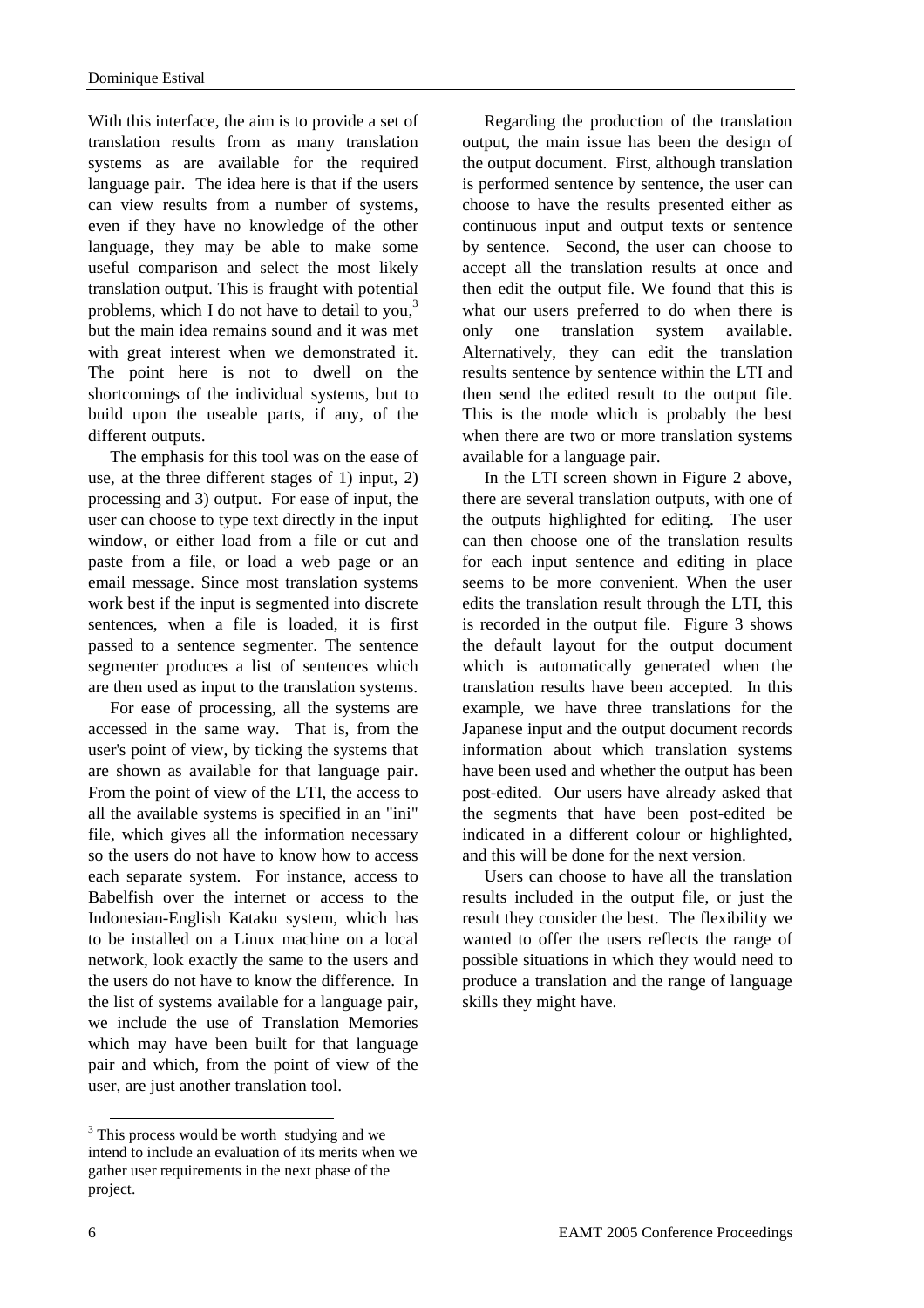Language Translation Interface session output: 5/05/2005  $11.23.04$  AM User: biggsj

Source: Japanese - 

務所で起きた。

Target: English; Translation engine: WTS; Post editor: BiggsJ

The suicidal attack occurred in the Kurd Democratic Party office which is also currently used as a policeman enlistment post.

Target: English; Translation engine: WTS; Post editor: None

Suicidal explosion attack occurred in the office of Kurd Democratic Party which is used also as policeman collection.

Target: English; Translation engine: Linguatech; Post editor: None

Suicidal explosion attack occurred in the office of the ??? Democratic Party which is used also as policeman collection. .

Target: English; Translation engine: AmikaiOCN; Post editor: None

The suicide bomb attack broke out in the office of the Kurd Democratic Party currently used also for policeman collection.

Target: English; Translation engine: WorldLingo; Post editor: None

Suicide bombing attack occurred with the office of the Kurd Democratic party which is used even in officer collection.

Target: English; Translation engine: Mail2World; Post editor: None

A crashing itself attack occurred in an office of  $2 \mu$  K Democratic Party used by police officer enlistment also.

#### **Figure 3. Example output document**

We presented the TCT version of the LTI at a multi-nation military exercise in June 2004. I will explain in more detail what was involved, but the main point is that these exercises serve as a trial for new technologies and the LTI was one of two systems presented by DSTO for Australia. The actual exercise takes place over a period of three weeks, but the preparation of this trial took several months and that in itself gave us a good exposure. The result from the exercise, that is the feedback we collected during and after it, was then the starting point for the next development of the tool. We had designed the TCT to be as widely useful as possible and, during that exercise, we showed that it could be used in a range of situations and for a range of purposes: coalition exercises with the translation of email from a South Korean ship (South Korea being one of the exercise

coalition partners), information gathering for situation awareness for regional exercises with the translation of news sites from Arabic and Indonesian, and humanitarian operations with the production of a draft pamphlet in Tetun (one of the national languages of East Timor).<sup>4</sup> Those language pairs were chosen both for experimental purposes, taking into account the availability of MT tools and the environment, and to fit in with the general exercise scenario.

During the three weeks of the exercise, we collected feedback from both users and visitors to the exercise. Then, a new version of the tool was specifically developed for a particular environment, with automated web access being the main priority. This is the Web Translation Tool, shown in Figure 4.



**Figure 4. The LTI: Web Translation Tool** 

This second version of the LTI answered specific requests from users for new functionalities. With the Translation Comparison Tool, we had concentrated on the access to translation systems and on making it simple for users to deal with different types of input: typing input directly in the input window, loading a file or automatic access to e-mail. With the Web Translation Tool, the emphasis is on automating access to web pages and producing batch translation of those web pages. The users wanted to be able to have a list of web pages to be accessed and translated regularly. Also in answer to requests for new functionalities, we added other utilities so that users can create lists of keywords they want to

l <sup>4</sup> While Portuguese is the official language of East Timor, Tetun serves as the lingua franca and Bahasa Indonesia is another language used in the area.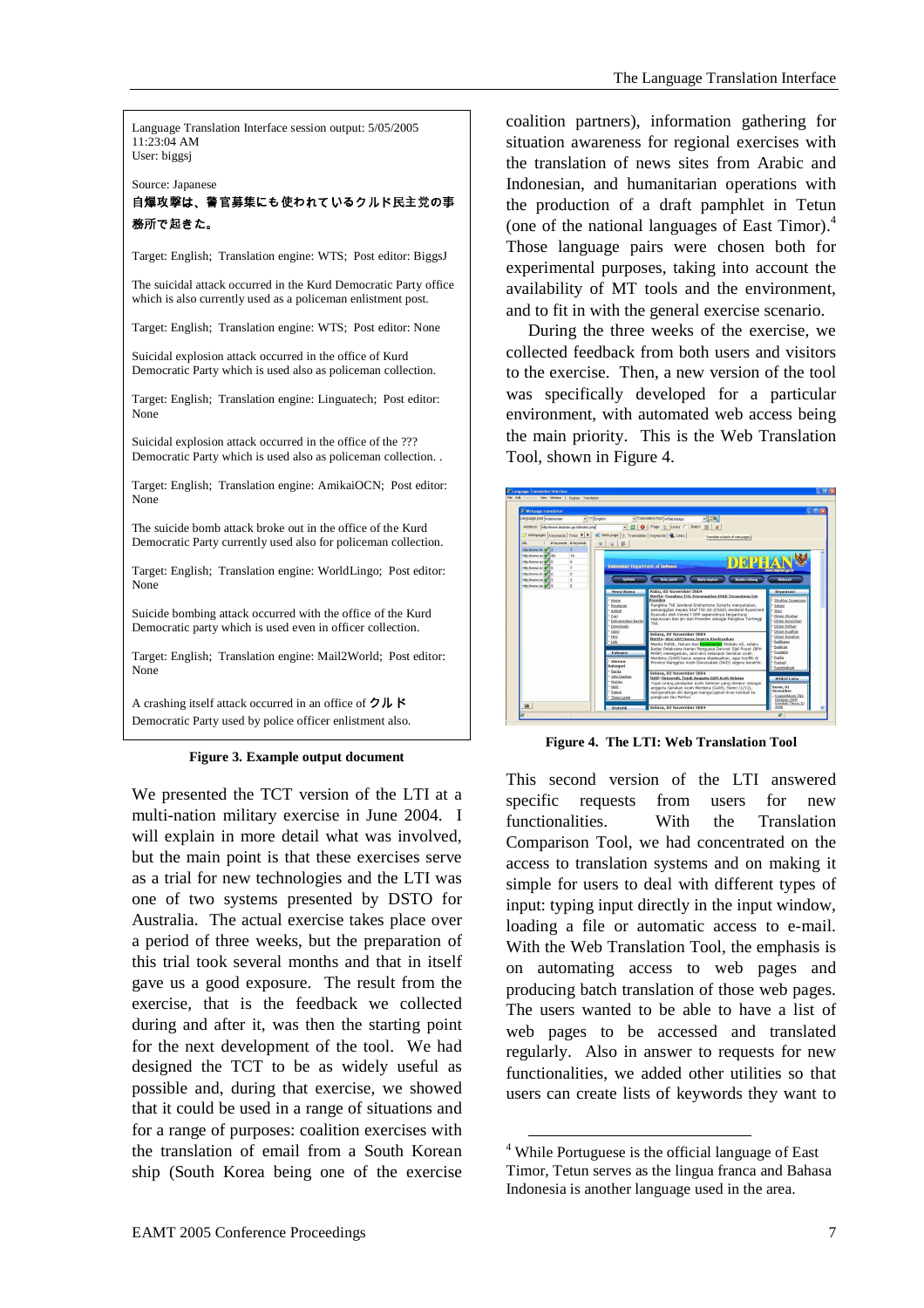monitor and they can get statistics on those keywords when they are found in the source documents or in their translation (see Figure 5).



**Figure 5. Keyword statistics** 

## **5. Access to users: Exercises and trials**

This is always a problem for software designers: how do you get access to real users when you don't have a real system for them to try out? I have experienced that problem in a number of other projects, especially in research projects when you don't even necessarily know who the potential users might be, but also in industry when you already have a user base. There, the main issue is often that users are too busy to be interviewed or to be asked to participate in trials. For speech recognition, for instance, you may have to organise data collection projects, and you may try to entice users to give some of their time in return for a prize in a prize draw. In our case, not only are our users too busy in their daily job to be asked to participate in surveys or experiments, but they also change all the time. This is because of the posting cycle in the military. People may be assigned to positions for 12, 18 or 24 months and they may not be there when you come back to talk to them.

So, in our case, we first had to imagine who our users might be, then try to understand what they would want, and then take advantage of opportunities to get some of them to try out the system. We also have to organise how we can take advantage of those opportunities and make sure the few users we reach can give us feedback, so we can see whether we are on the right track. These opportunities to reach our

users are demonstrations and trials during "open days" and military exercises where new technology is presented to various levels of the military.

Our first opportunity was a multi-nation coalition exercise  $(JWID 2004)^5$ . . In this exercise, our users were military personnel untrained in the use of language tools, who as part of their role-playing in the exercise had to produce translations for different types of input texts. This exercise runs on a scenario which is broken down into a number of "events" which recur at specific times throughout the five days of the demonstration. Each event demonstrates a particular capability for the trials.

The LTI was an Australian trial and the LTI events only concerned Australian role players within the Australian exercise Headquarters. The four events for demonstrating translation capabilities were chosen to exemplify a range of situations where translation would be useful or even necessary:

- § coalition exercises, with the translation of email from Korean;
- § information gathering for situation awareness, with the translation of web news articles from Arabic and Indonesian;
- § humanitarian operations, with the production of a draft pamphlet in Tetun, giving information on voting procedures.

This gave us four events with four language pairs. For some events, only one system was available for that language pair, e.g. only TM for English-Tetun, while for others we had two translation outputs, e.g. both TM and *Kataku* for Indonesian-English.

The whole exercise runs for three weeks. The first week is for training of the role players and rehearsal of all the events. In the second week, the role-players run through the complete scenario over five days. In the third week, they run through the complete scenario again, but with visitors attending and being given demonstrations throughout the events. Our users, the role-players who were running through the translation events, were monolingual English speakers who had never thought about translation. We had ample time to get to know them during the first week of training and rehearsal and to appreciate the job

<sup>&</sup>lt;sup>5</sup> http://jitc.fhu.disa.mil/washops/jtca/jwid.html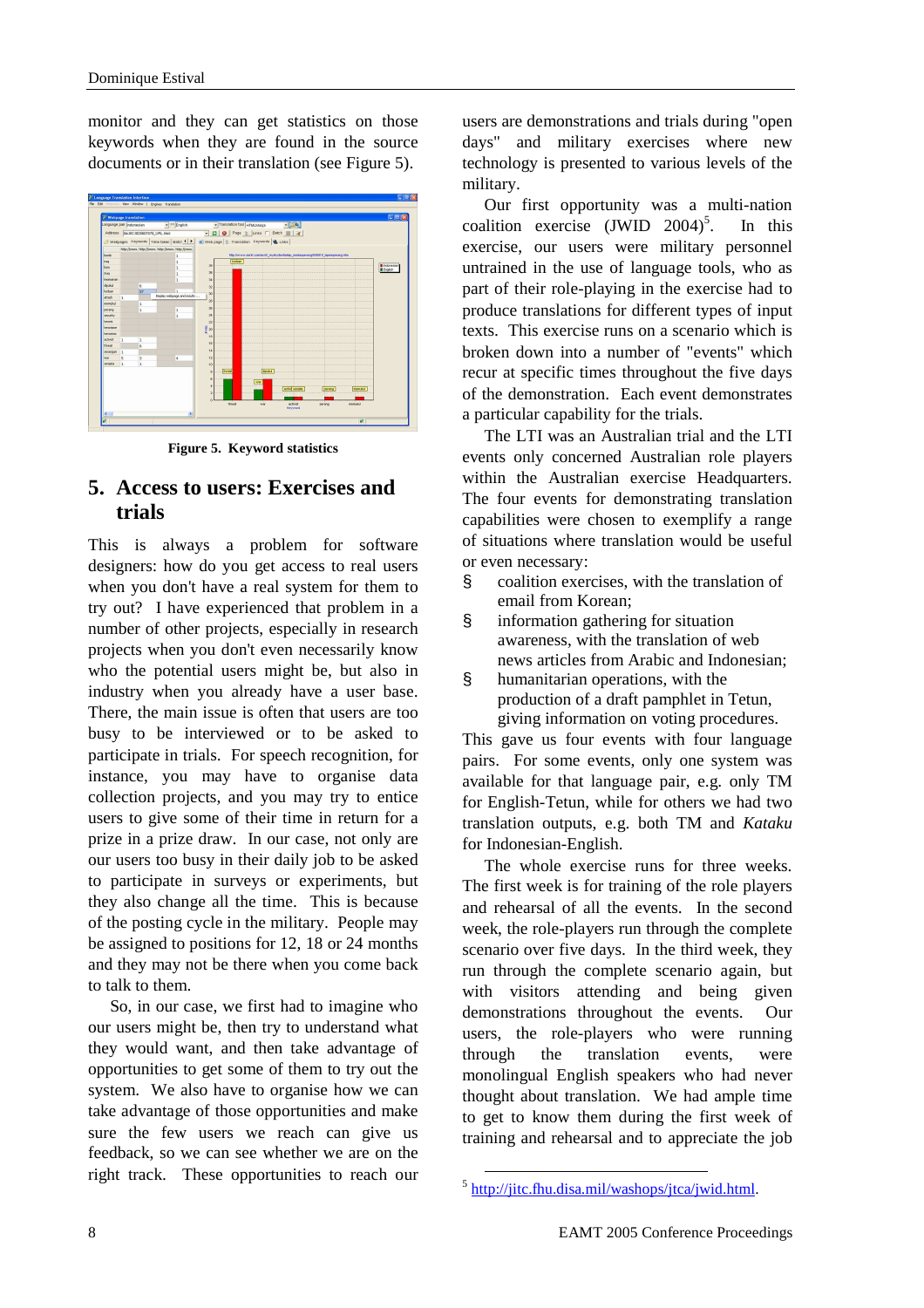they were doing and what their background was. Although they were "role-playing", they were representative of our intended users in real operations and their comments and feedback was extremely valuable.

They were very interested in the trial, found the LTI very easy to use, and said they could see that if they were asked to perform those duties, the LTI would be useful to them. The LTI also attracted a lot of interest from other role-players, who were not meant to have to use it but who asked to try it for themselves during down-time. Those other people also gave us useful feedback and suggestions. At the end of the exercise, there was a formal assessment report, compiling comments collected from an on-line questionnaire. The assessment for the LTI was that it was considered to be of "significant value" and that the trial "yielded "useful results", with recommendation for further development and integration.

## **6. MT Tools available via the LTI**

Turning to the MT tools we have made available with the LTI, the first point is that, as I mentioned at the beginning of this talk, we did not have the resources to buy many MT systems for demonstration, so we focussed on providing uniform access to as many free systems as possible. The drawback, of course, is that the translation quality is not as high as with commercial systems, but we managed to keep the emphasis on the flexibility and useability of the tools. We insisted on the fact that this was a demonstration prototype for an interface, not a testbed for people to evaluate the quality of the translation. So we provided access to a fairly large number of systems over the internet and concentrated on the issues of ensuring the smooth input and display of all writing systems, with all character encodings made available. Again, the emphasis was on making this invisible to the user, so they do not have to know how to switch between Arabic and Latin characters or between the different character encoding systems for Japanese. This effort has paid off because, predictably, it is always the first question we are asked: "Can you deal with other writing systems?". So, our standard demo is to show Japanese and Arabic, as well as Indonesian -- or French when we

cannot access our Indonesian MT system. This leads me to my second point about the tools we have made available through the LTI and that is the issue of network constraints.

Our first prototype could only access free MT systems over the internet<sup>6</sup> but it soon became obvious that this was never going to be the way it would be used in reality. In fact, it could not even be used that way when we got to the point of participating in trials and military exercises. One reason is that Defence uses secure networks and does not allow unrestricted access to the internet. Another is that it would not meet security requirements to send potentially sensitive data over the internet to be translated on a public site and then sent back to us.

For our first trial with real users, we had to run the whole exercise on a secure local network. Access to the internet was out of the question, so we had to find systems that we could either integrate on a local machine or access over that secure local network. In the end, we were able to have local access to the IBM WebSphere Translation Server;<sup>7</sup> we were able to buy two language pairs from a commercial-off-the shelf system, AppTek's *Transphere*;<sup>8</sup> and we were also able to use a research license for access to another commercial system, ToggleText's *Kataku*.<sup>9</sup> In addition, with the purchase of Wordfast, we were able to build and demonstrate the use of Translation Memories.<sup>10</sup> So, currently, we are able to demonstrate the LTI with the following translation systems:

- **IBM WebSphere Translation Server** (*WTS*), under a Defence-wide license. WTS provides translation for a number of languages, including Korean and Japanese.
- § AppTek *TranSphere*, for Korean and Arabic. We purchased the English/Arabic and English/Korean language pairs and were granted a free temporary license for the API for the few months leading to JWID and for use during JWID.

7 IBM WebSphere: http://www-

 $\overline{a}$ 

<sup>6</sup> For example, the always popular Babelfish: http://babelfish.altavista.com/.

<sup>3.</sup>ibm.com/software/pervasive/ws\_translation\_server

<sup>8</sup> AppTek: http://www.apptek.com/

<sup>&</sup>lt;sup>9</sup> ToggleText: http://www.toggletext.com

<sup>10</sup> Wordfast: http://www.wordfast.net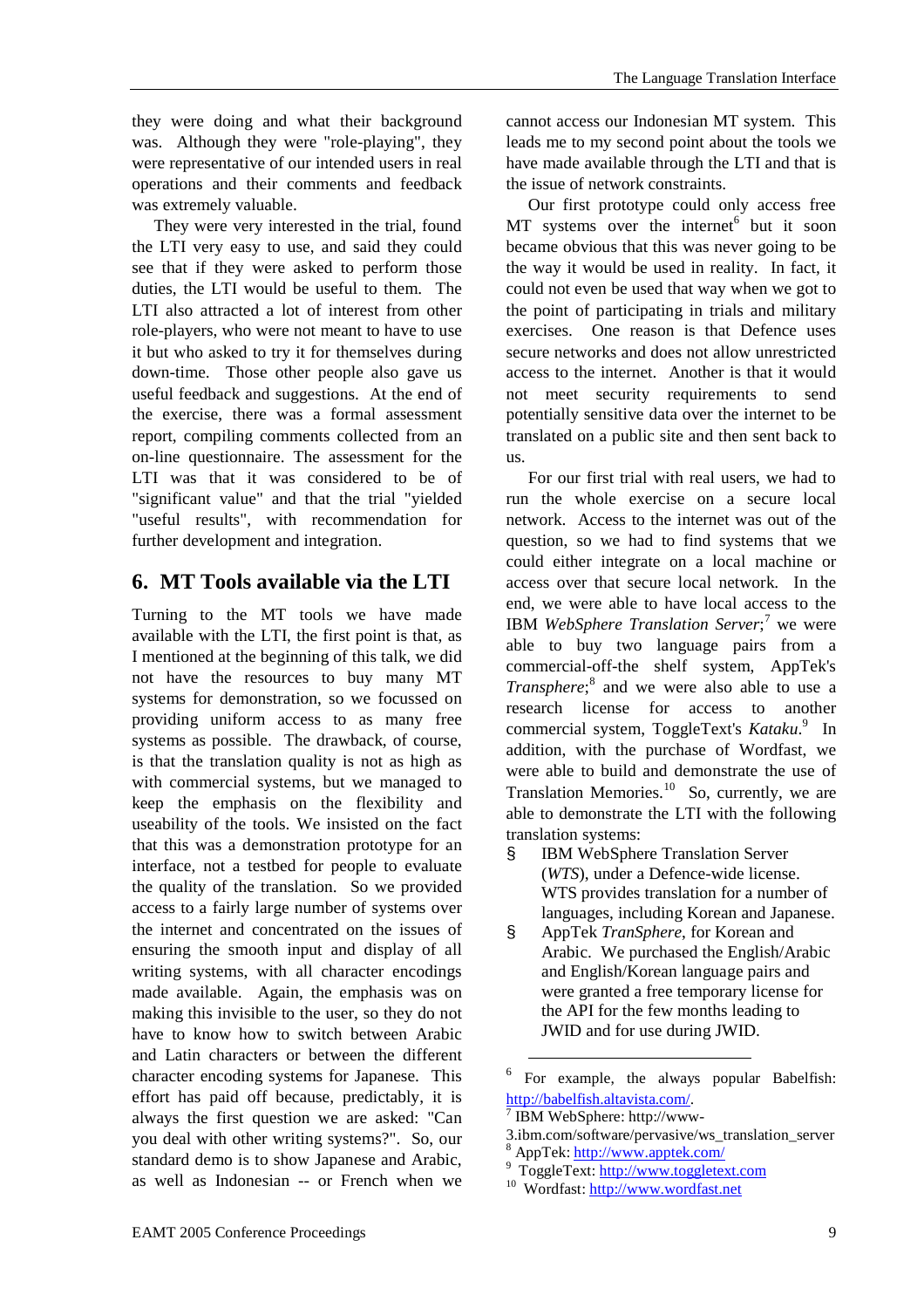- § *Wordfast*, a Translation Memories (TM) application operating within Microsoft Word. We bought a license and we built TMs for Indonesian/English and for Tetun/English.
- § ToggleText *Kataku* for Indonesian-English. We have an NDA with ToggleText, an Australian company, for research at DSTO and they have granted us permission to use *Kataku* during demonstrations and exercises.

The first three systems are all available on a single workstation, while *Kataku* is accessed over a Local Area Network (LAN) via scripting commands within a telnet connection. For installation at a customer's site, of course, commercial licenses have to be purchased. In our role of providing advice on the choice and purchase of technology for the ADO, we are still looking at other systems which might be better suited to our customers' requirements for specific language pairs.

Besides the question of which MT tools we can make available through the LTI, another important issue for us is access to users, so we can assess their actual needs and requirements.

During the first two weeks of the exercise, we had shown the LTI to most of the participants in the Australian exercise Headquarters and, apart from some network connection issues, there had been no problem for any of the LTI demonstrations. That in itself and the acceptance by the military personnel were very positive results. Then, during the last week, when the role-players themselves had to do the demonstrations for the visitors (developers are not allowed to intervene), we received more feedback and very positive responses.

We then developed the Web Translation Tool I described earlier, to meet the specific user requirements which we received as a result of that first trial. A few months later, we brought the new Web Translation Tool in the particular Headquarters where people had said they wanted to try it for real. This allowed us to have new users try it in their own environment. They used it to translate websites that were of interest to them and they were positive about the results they were getting. What was interesting and very encouraging was that, although the system could not have been

trained or tuned to the documents they wanted to translate, they found that the quality of the translation was enough for them to get the information they needed.

We had several opportunities to demonstrate the LTI again, first at a multi-national coalition exercise and then in a Headquarters exercise. These exercises did not involve users trying out the system, but we received very positive responses from the higher-level people who were attending. We made further improvements to the LTI, mostly to ensure the system was more secure and reliable, and we were then able to run a new trial in the Headquarters which had expressed strong interest in it. This time, the LTI was used over a period of several days by different analysts than those who had tried it earlier.

When I talked to Harry Somers about this project, I wanted to ask his advice on how best to utilise the opportunities we get to have users try the LTI for themselves. His first comment was that one must provide MT users with background reading on MT pitfalls and shortcomings and that one must give them training before letting them loose. I agreed this would be ideal but unfortunately this is not always feasible, for our users do not have much time to read background material before using new tools, they expect the tools to be useable right away. To help with that problem, we have produced very short user guides, in which we do warn users about what can go wrong, but it would be unrealistic to expect that the users will devote much time to those tools, at least until there is wider acceptance of the technology and the directive comes from the top that those tools must be used.

## **7. Conclusions from user trials and experiments**

The main goals of the Language Translation Interface (LTI) project were the identification of requirements for automated translation within the ADF and the development of tools to meet these requirements. The development of a new translation engine requires enormous efforts and resources and is beyond the scope of a research project at DSTO. In any case it is not possible to predict which languages might become of interest and the results of such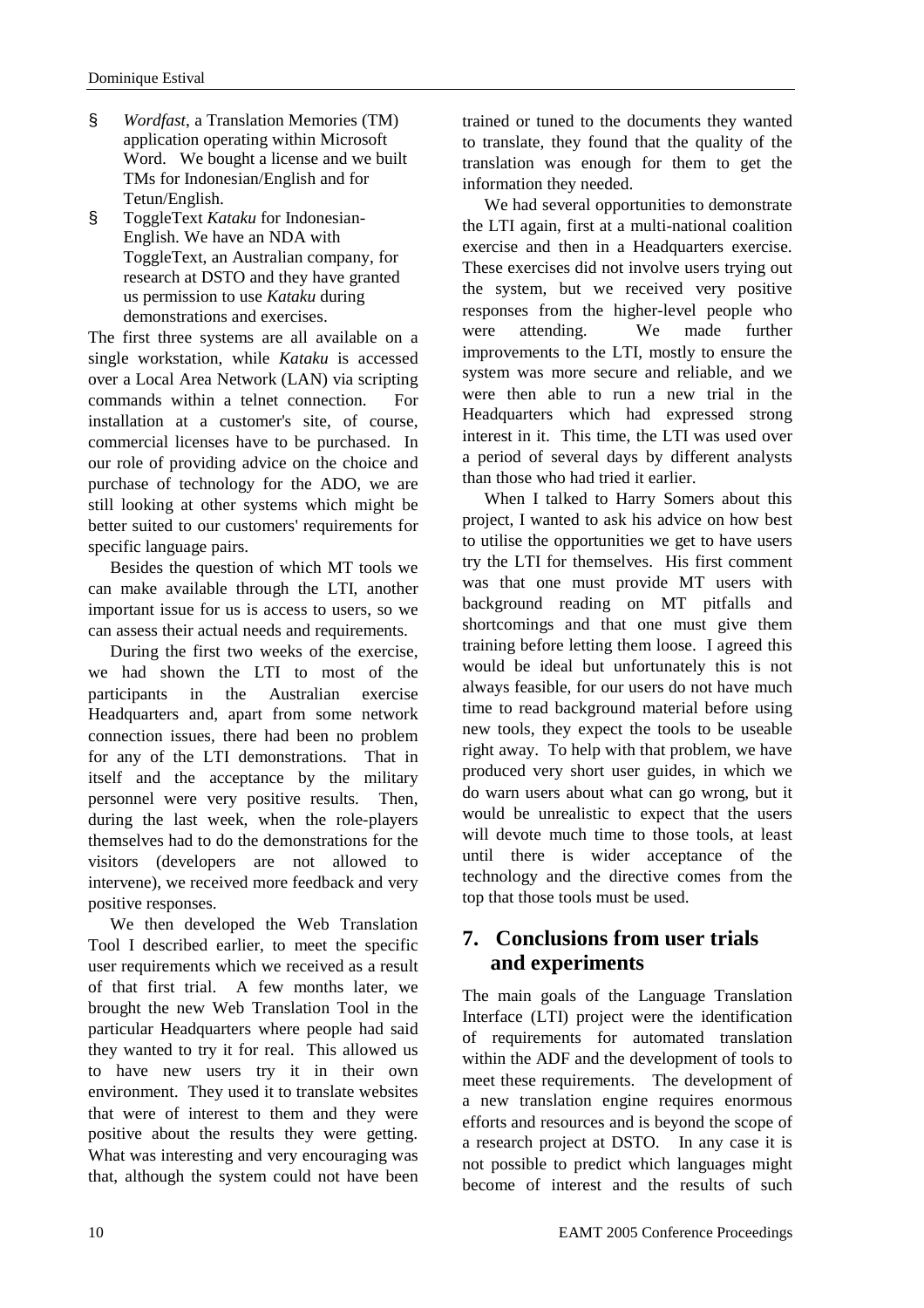efforts would most likely not meet actual needs. It is interesting to note that these two issues are exactly parallel to the problems faced by the training of linguists and translators: it takes between one and three years to train a linguist in a new language, and languages of interest change according to world events and demands on the ADF. We had identified the development of a single interface to existing translation tools as filling the need for rapid and easy automated translation tools when human translators are not available and the LTI was first developed as a concept demonstrator providing users with a single interface for accessing a range of language translation systems and tools.

Following participation in military exercises and trials, two versions of the LTI, the Translation Comparison Tool and the Web Translation Tool are now fully integrated into one seamless system. However, the most important results from this interaction with potential users have been the exposure of the technology to those prospective users and the feedback we received from them. This exposure has raised awareness of the need for access to information in languages other than English, even in an English-speaking country such as Australia. To ADO members who were already aware of this need, but who had previously been reliant on human-only translations, this was an opportunity to see what can already be achieved with computer-assisted language translation and it raised an awareness of the need to develop tools to process documents in other languages. Finally, we were able to establish fruitful contacts with a user community for the LTI and we are now building upon them.

# **8. Future Work**

Following these positive contacts, the main issue is to manage customers' and users' expectations. We have argued that relying on human translators to meet all the translation requirements of the ADO is not a viable option in the long run and that translation tools would help meet those needs. What we are now proposing is the development of a prototype with new capabilities, the Language Translation Tool Suite (LTTS), which will build on and

extend the LTI. So, what we need to show is that the LTTS will in fact help meet those needs and not put an increased burden on the ADO translators or on defence personnel who would use the LTTS.

The prototype LTI tool is being tested in Headquarters, and this will give us more feedback from military personnel. We have also recently started the process of gathering user requirements for the new LTTS at the ADF School of Languages, with the goal of ensuring that these requirements coincide with those already established in Headquarters. The next phase of the project is to validate all these user requirements and to produce a report for transition to an operational system. We can already say that, from the point of view of the ADO, the LTTS is in line with the requirements for increased automation in Headquarters and for the ability to work in multi-lingual environments. It would also meet the stated ADF School of Languages goals of improving language training and efficiency, by improving the range of language skill training for students, with limited operational costs and limited additional training.

We are arguing that the LTTS would be a superior option to acquiring individual MT systems when the need for tools for a particular language pair arises, because the installation of the LTI (or the LTTS) is a one-off operation, which gives seamless access to all subsequent MT systems that might be added for new translation requirements. Furthermore, training of operators and of language students would be substantially lower than if separate systems were purchased on an ad hoc basis, because the same interface will be used for all systems, so the initial training for using the LTTS would cover all additional translation technologies accessed through the LTTS.

Another important advantage of the LTTS over having separate translation tools is the ability to combine the outputs of several MT systems for a language pair. We expect that this will increase the quality of translation output, especially when the systems also include Translation Memories. Although the MT systems we have so far made available through the LTI are primarily translation engines, we have been arguing that Translation Memory